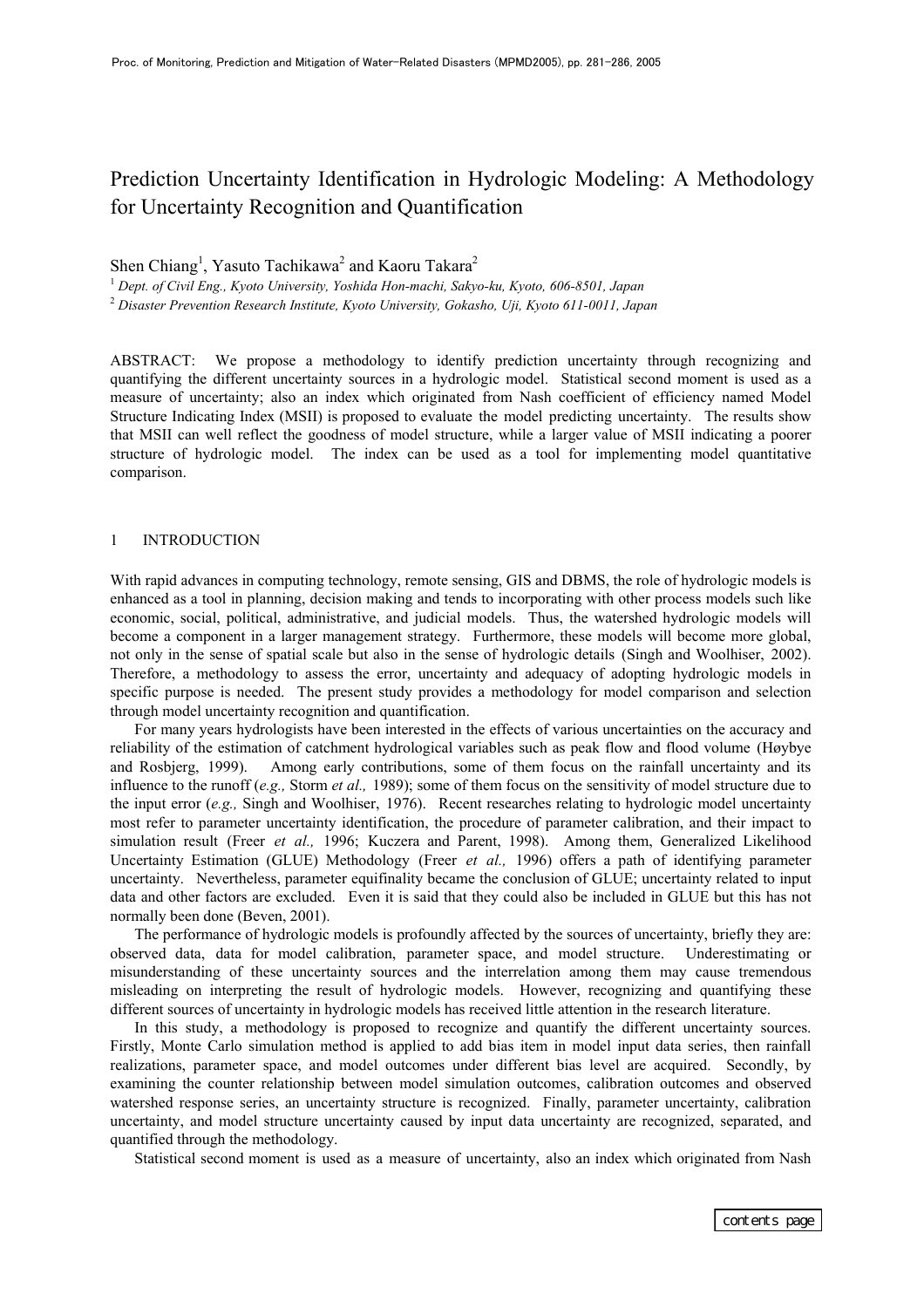coefficient named Model Structure Indicating Index (MSII) is proposed to quantify model structure uncertainty which can be used as a tool for implementing model quantitative comparison (selection). The results show that a larger value of MSII indicating a poorer structure of hydrologic model in a dynamic manner, that is, incorporating the MSII to the input uncertainty.

# 2 UNCERTAINTY RECOGNITION IN HYDROLOGICAL MODELING

In this study, prediction uncertainty which came from the four kinds of sources mentioned previously is classified into four categories: system uncertainty, entire uncertainty, inherent uncertainty, and structure uncertainty. The definition and the procedure to recognize them are described below.

#### *2.1 System uncertainty*

Even it is well known that a hydrologic model is an approximation of the real phenomena based on the hydrologic cycle, still it is needed to stress that there always exiting discrepancy between model outcome and observed data, no matter how precise the model is and how perfect the model calibrated. That is the model predicting limitation underneath the hypothesis and architecture of the model, which is defined as the system uncertainty in this study.

The system uncertainty can be recognized by evaluating the discrepancy between observed watershed response series and the model outcome during the process of model parameter calibration. This can be clarified by the statement written below:

$$
\widetilde{\mathbf{y}} = f(\widetilde{\mathbf{x}}, \theta) \tag{1}
$$

where  $\tilde{y}$  and  $\tilde{x}$  denote outcome and input series of a hydrologic model f( · ) respectively, and  $\theta$  denotes a parameter set. Denoting X and Y are observed watershed input and response series data accordingly and assuming  $\tilde{x} = X$ , then  $\theta$  can be determined by adjusting or tuning the value of parameters to make the difference between model outcome  $\tilde{y}$  and observed watershed response data Y in an acceptable range according to some objective function. The procedure of adjusting the value of parameter set is well known as "model calibration". In this study, least sum of square error (LSE) method is selected as the objective function:

$$
S_{LS}(\theta_m) = \sum_{n=1}^{N} (Y_n - f(X_n, \theta_m))^2
$$
 (2)

where n denotes time step of the simulation time series; m denotes the parameter set to be examined.

The discrepancy between observed watershed response and model outcome during the process of calibration is supposed to be the minimum value by comparison to the possible coming events. This has often been observed that the goodness-of-fit between observed data and estimated data during calibration is better than what in validation, not to mention in implementation. Under this fact, we can say that the uncertainty occurring here denotes the predicting limitation of the model. Since this is the best that a model can achieve.

#### *2.2 Entire uncertainty*

The discrepancy of the model outcome to the observed data can be shown as below:

$$
Y = f(X, \theta) + \varepsilon \tag{3}
$$

where  $\epsilon$  denotes system uncertainty mentioned above, that is, the predicting limitation of the model under perfect calibration. In agreement with this definition, it is clear that the uncertainty came from the process of calibration. But the real uncertainty source is supposed to be the data which is used for calibration.

After calibrating the model parameter, the calibrated parameter space will reflects its uncertainty through the model structure and propagates to the model outcome. This uncertainty can be recognized by examining the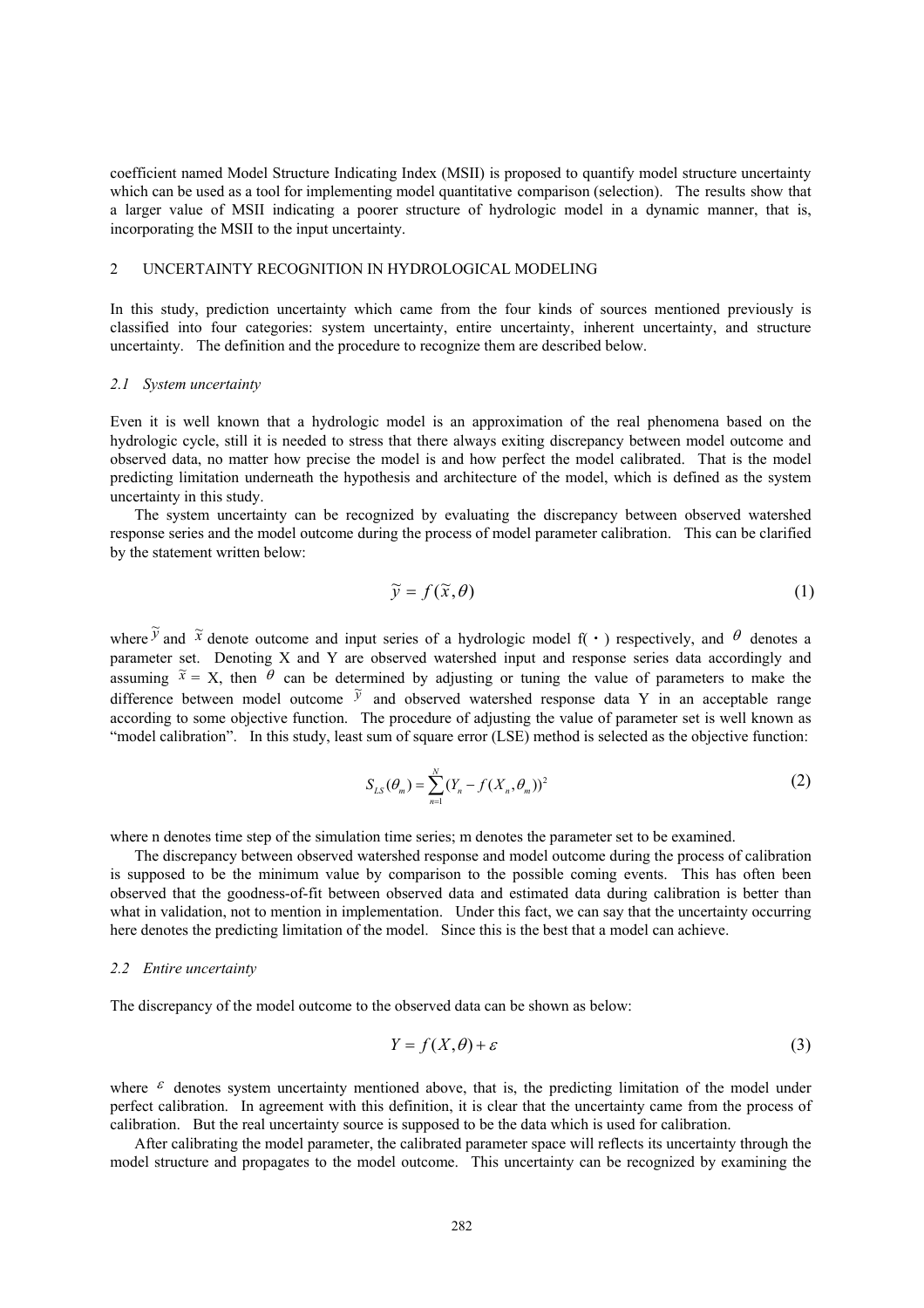discrepancy between observed watershed response data and model outcome by using input data and parameter sets. Also this is the way of most of the researches dealing with parameter sensitivity. This uncertainty is defined as the entire uncertainty in this study, since actually this is the utmost uncertainty a model could has under existing input uncertainty.

#### *2.3 Inherent uncertainty*

Another categorized uncertainty what we called "inherent uncertainty" is very difficult to be recognized since it always contaminated by the uncertainty of model structure and input data. Inherent uncertainty is different to what so called parameter uncertainty since the propagation effect of model structure is excluded here intentionally. Inherent uncertainty represents the sensitivity of parameter space which determined according to the input uncertainty and reflects to model outcomes. This can be examined by the discrepancy among model outcomes derived from different best fit parameter sets. Watershed response data is not used here, which indicates the model structure uncertainty is eliminated as much as possible.

The distance between entire uncertainty and inherently uncertainty is structure uncertainty. Since the parameter set used for extracting both of the uncertainty is the same. The different is the data used for comparison: observed data and outcome during calibration. The propagation effect plays an important role here, which is why the difference between entire uncertainty and inherent uncertainty is called structure uncertainty in this study.

# 3 UNCERTAINTY QUANTIFICATION

Several indexes are selected to perform uncertainty quantification in this study; the basic form of the index is statistical second moment and Nash coefficient. The categorized prediction uncertainties defined in previous section are mathematically described as below:

$$
SD_s = \sqrt{\frac{\sum ((Q_o - Q_b) - \overline{(Q_o - Q_b)})^2}{n}} \tag{4}
$$

$$
Nash_s = 1 - \frac{\sqrt{\sum (Q_o - Q_b)^2}}{\sqrt{\sum (Q_o - \overline{Q}_o)^2}}
$$
\n
$$
(5)
$$

(4) and (5) are indices for quantifying system uncertainty, where  $Q<sub>o</sub>$  and  $Q<sub>b</sub>$  indicate the observed watershed response series and model outcome by using the best fit parameter set, n is the time step of the time series. *SDs* quantifies the error variance, the residuals, between observed watershed response and the best fitted simulated outcomes; while *Nashs* elucidates the performance of the best fitted simulated outcomes. *SD* always larger than 0, while the range of Nash coefficient is: − ∞ < *Nash* ≤ 1.

$$
SD_e = \sqrt{\frac{\sum ((Q_o - Q_e) - \overline{(Q_o - Q_e)})^2}{n}}
$$
(6)

$$
Nash_e = 1 - \frac{\sqrt{\sum (Q_o - Q_e)^2}}{\sqrt{\sum (Q_o - \overline{Q}_o)^2}}
$$
\n
$$
(7)
$$

(6) and (7) are indices for quantifying entire system, where  $Q_e$  is the model outcomes acquired by using a parameter set within the whole parameter space and entire rainfall realizations. Consequently, *SDe* explains the total prediction error.

$$
SD_i = \sqrt{\frac{\sum ((Q_b - Q_e) - \overline{(Q_b - Q_e)})^2}{n}}
$$
(8)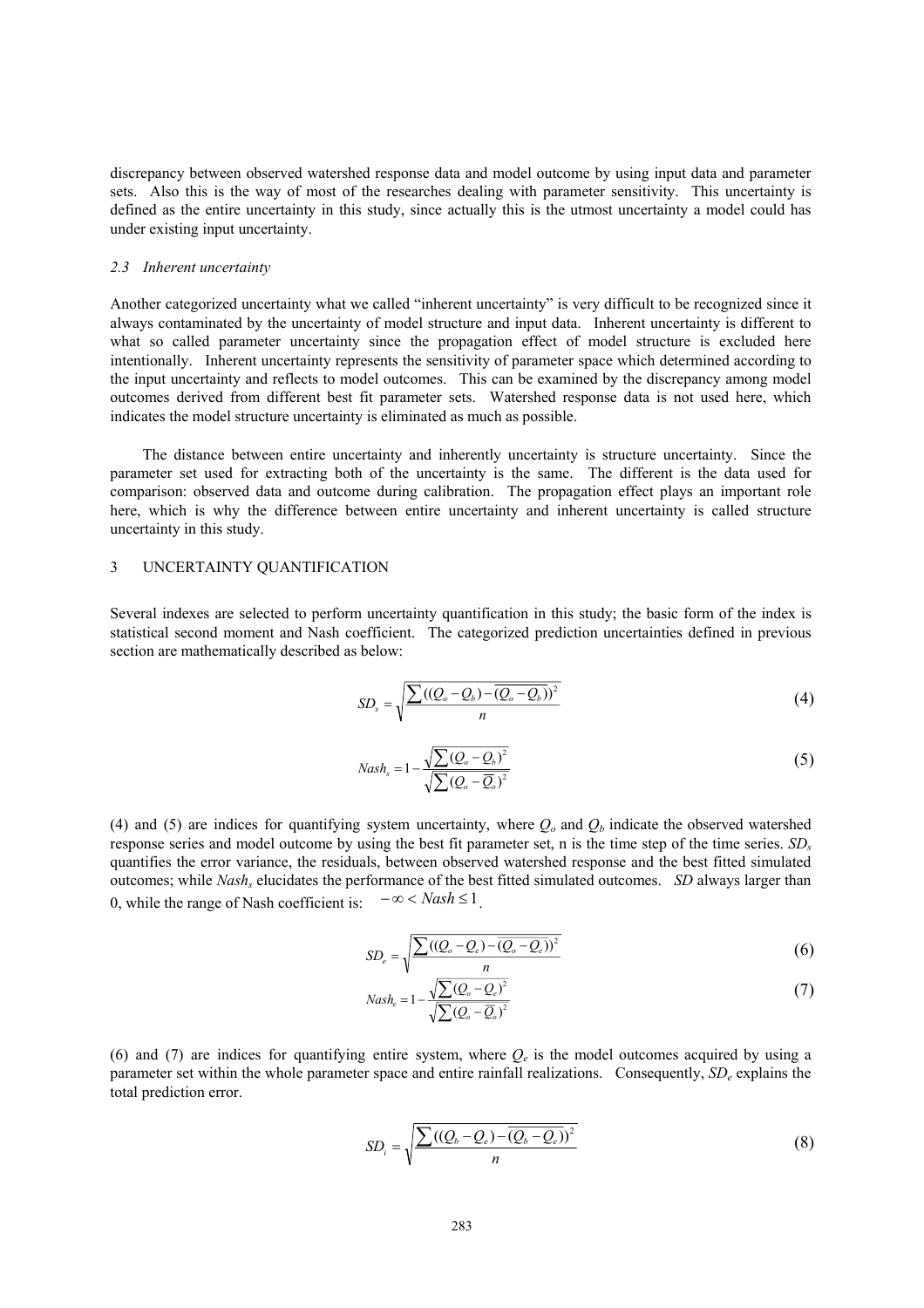$$
Nash_i = 1 - \frac{\sqrt{\sum (Q_b - Q_e)^2}}{\sqrt{\sum (Q_b - \overline{Q}_b)^2}}
$$
\n(9)

(8) and (9) are indices for quantifying inherent system. *SDi* and *Nashi* explain the inherent uncertainty because  $Q_e$  is calculated with a possible parameter set identified by other model outcomes, thus, the discrepancy between  $Q_b$  and  $Q_e$  indicates the error inevitable in a model formulation.

In order to implement dynamic view of the relationship among system uncertainty, structure uncertainty and parameter uncertainty caused by input data uncertainty, the Nash coefficient is used to formulate a Model Structure Indicating Index (MSII) and is defined as:

$$
MSII = \frac{Nash_i - Nash_e}{Nash_s}
$$
\n(10)

The difference between entire and inherent uncertainty denotes the structure uncertainty. This is used as the numerator in the equation, while system uncertainty is used as a denominator to form a criterion to evaluate model structure. The index expresses the total variance unexplained by the standard deviation in a dimensionless form. The range of MSII is:  $0 \leq MST < \infty$ .

# 4 ALGORITHM FOR UNCERTAINTY RECOGNITION AND QUANTIFICATION

Instead of sampling the parameter space directly like what GLUE did, the study here generates the parameter set space by introducing noise item into input data with specified probability distribution. Here Normal distribution with mean equals to zero and standard deviation from 1.0 to 9.0 (mm/hr) is used to acquire model parameter space and outcomes under different input uncertainty. For each iteration, 10000 model outcomes for each specified input uncertainty were derived from the combination of rainfall series and parameter set generate output series through the model. The system uncertainty and the prediction ability were identified and recognized by corresponding parameter set.

# 5 MODEL DESCRIPTION AND PROCESS OF OBSERVED DATA

To demonstrate uncertainty identification, Storage Function Model (SFM) proposed by Kimura (Kimura, 1975) is applied at the Yasu River basin (355km2) in this study. The form of SFM is as:

$$
\frac{dS}{dt} = r_e(t - T_i) - q, \quad S = kq^p
$$
\n
$$
r_e = \begin{cases} f \times r, & \text{if } \sum r \le R_{SA} \\ r, & \text{if } \sum r > R_{SA} \end{cases}
$$
\n(11)

where  $S$  = water storage height;  $r$  = rainfall intensity;  $q$  = runoff height;  $t$  = time step; and  $T_l$  = the lag-time. This model is often used for the flood runoff calculation in a basin with an area of less than five hundred square kilometers in Japan (Takara, 1985). Parameter *p* is a constant, commonly the value is 0.6, *f* is the ratio of contribution area of the watershed which generates outflow,  $R_{SA}$  is accumulating saturated rainfall. Parameter  $k$ is solved by the equation proposed by Nagai *et al*. (Nagai *et al.*, 1982). A fully functional SFM with parameter  $T<sub>1</sub>$ , *f*, and  $R<sub>SA</sub>$  is called Model 1 in this study. By specifying the value of  $R<sub>SA</sub>$  to 0.0, a poorer-structured model called Model 2 is manipulated as a contradistinction in this study. Rainfall data was collected from four rainfall gauging stations inside the Yasu River basin (355km2); they are Yasu, Minakuchi, Kouka and Oogawara. The average precipitation was obtained by using Thiessen polygon method.

### 6 RESULTS

In Figure 1 and Figure 2, the standard deviation of entire, inherent and system uncertainty of model 1 and 2 are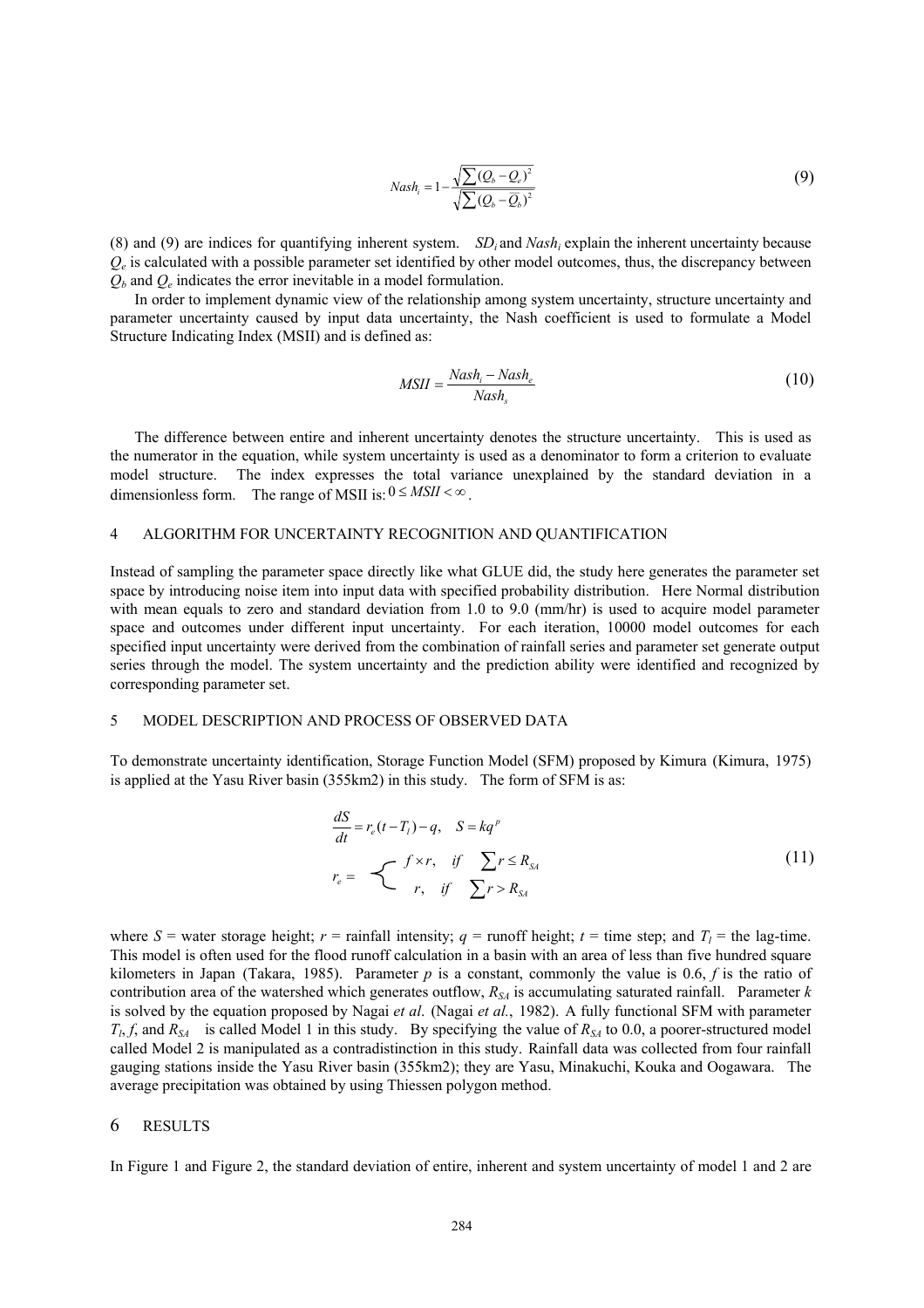shown. The larger magnitude of entire uncertainty indicates a broader range of model outcomes. Which also indicates a poorer model performance; also this can be examined in Figure 3 and Figure 4: the Nash coefficient of entire, inherent and system uncertainty of Model 1 and Model 2. It is always expected that entire uncertainty increases while input uncertainty increasing; where the discrepancy between entire and inherent uncertainty is in the same tendency.

System uncertainty is supposed located in the middle between entire and inherent uncertainty. The range between entire and inherent uncertainty indicates the goodness of a model structure; that is, the ability of a model simulates the behavior of the watershed through observed data. The broader the distance is the worse structure the model has. In Figure 3 and Figure 4, the range between inherent and entire uncertainty of Model 1 is far smaller than Model 2. This can be interpreted that the parameter sensitivity of Model 2 is worse than Model 1. The reason can be explained by Figure 5 and Figure 6, which show the upper and lower bound of entire model outcomes and model outcomes during calibration of Model 1 and Model 2 under input uncertainty 4.0 mm/hr. It shows that Model 2 is incapable to simulate the watershed behavior as Model 1 does. Even the range inside upper and lower bound of Model 2 is far larger than Model 1, the true watershed response is out side the range. This indicates no matter how perfect the calibration is, predicting limitation of Model 2 is worse than model 1. MSII of Model 1 and Model 2 are illustrated in Figure 7. It shows that the gradient of MSII of Model 2 increasing more rapidly than Model 1. Which not only reveal the goodness of hydrologic model in a static view but also reflects the input uncertainty propagates itself through model structure in a dynamic manner.



**Figure 5.** Upper and lower bound of Model 1 outcome with input uncertainty 4 mm/hr.

 $40$ <br>time (hr)

.<br>\*\*\*\*\*\*\*\*\*\*\*\*\*\*\*\*\*\*\*\*\*\*\*\*\*\*\*

60

verteeren

20







**Figure 6.** Upper and lower bound of Model 2 outcome with input uncertainty 4 mm/hr.